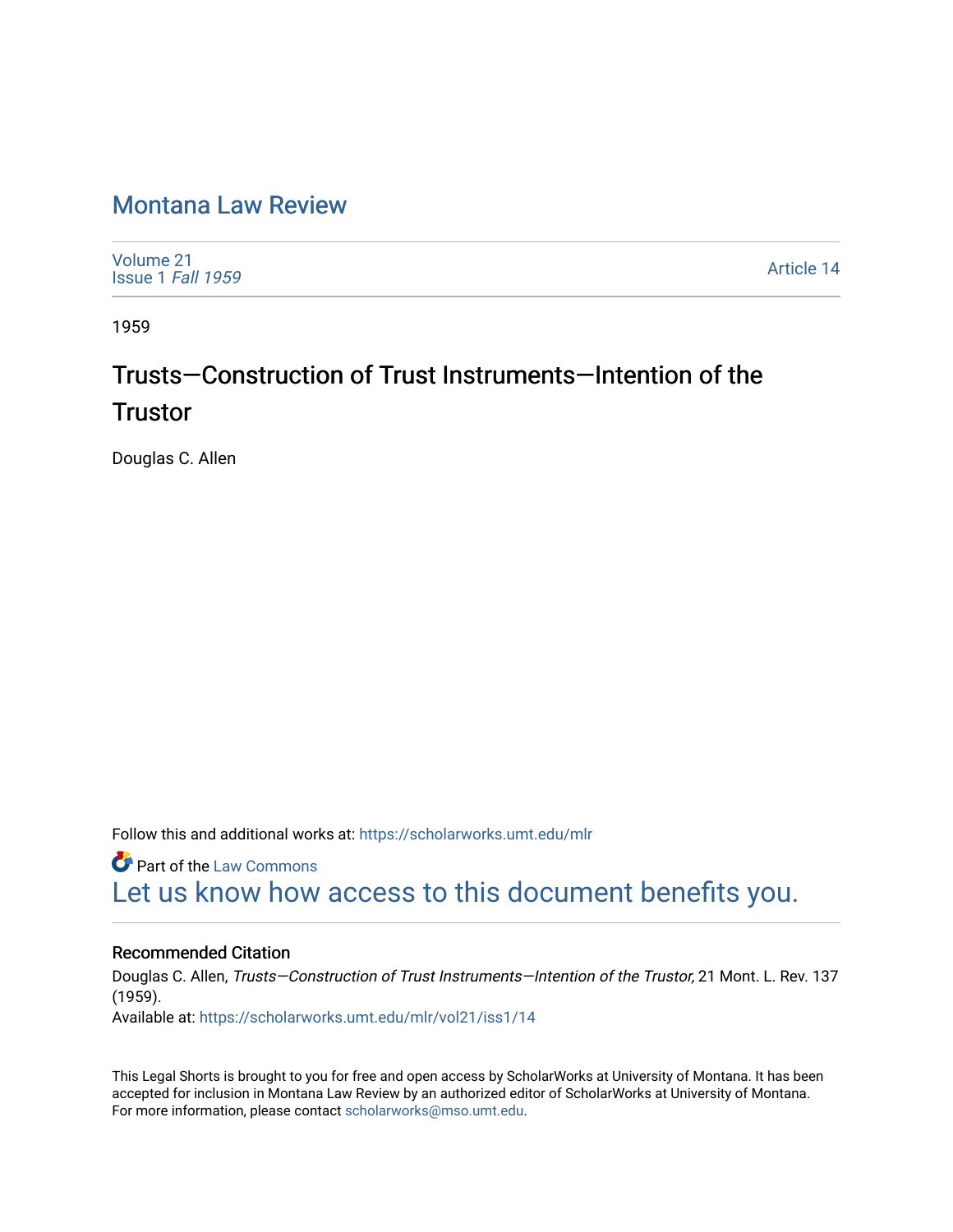**TRUSTS-CONSTRUCTION OF** TRUST INSTRUMENTS--INTENTION **OF THE** TRUSTOR-Trustor named as beneficiaries under the trust certain relatives or their surviving *issue*. Subsequently an original beneficiary adopted a son and then died, survived by the adopted son and a natural son. After the adoption trustor made a will in which she left the remainder of the estate to legatees described in the same manner as under the trust. The will also contained language stating that "the term issue herein . . . shall include the lawfully adopted child **. . .** of any [legatee]." The district court decree in an action by the trustee for instructions allowed the adopted child to share in the distribution of trust property. On appeal to the Montana Supreme Court, *held,* affirmed. The word *issue* is ambiguous and subject to explanation by parol to determine the true intent of the trustor. *Holter v. First National Bank & Trust Co.,* 336 P.2d 701 (Mont. 1959) (Chief Justice Harrison and Justice Castles dissenting).

In the construction of a trust, it is well settled that the intention of the trustor is controlling.' The intent of the trustor and the meaning of the trust are to be found from an examination of the instrument itself, and by the circumstances surrounding its execution.\* Where the instrument is ambiguous, so that the intention of the trustor does not appear from an examination of it and the surrounding circumstances, Montana law provides for the examination of extrinsic evidence to determine the true intent of the trustor.'

The court in the instant decision found the word "issue" in the trust instrument ambiguous. This finding is contrary to two recent Montana cases. In the case of *In Re Miller's Trust'* Maude Miller set up a trust by will, the income to be paid to her sons until they reached age fifty. If they died before age fifty the corpus was to be distributed to the sons' "issue." The court held that an adopted child of settler's son could not benefit under the trust because the word "issue" is generally accepted as meaning natural children, not adopted children. The *Miller* case may appear to be distinguishable since in that case there was no subsequent will and the trustor died shortly before the adoption. However, these differences arose after the creation of the trust and, as the instrument is to be construed by its terms and the circumstances surrounding its execution,' neither variance from the instant case bears upon the question of ambiguity.

In the decision of *In re Kay's Estate°* the court adopted the following language: "To the layman as well as to the lawyer 'issue' has meant actual physical offspring.'"

Thus in the *Miller* and *Kay* holdings, the Montana Supreme Court found no hint of ambiguity in the term "issue." On the contrary, both

- **'REsEv CODES OF MONTANA,** 1947, §§ 93401-13 **to -18.**
- **3R1visaD CODES OF MONTANA, 1947,** § **93-401-13.**
- **4133 Mont. 354, 323 P.2d 885 (1958).**
- **'See statutes cited note 2 8uprG.**
- **127 Mont. 172, 260 P.2d 391 (1953).**
- **'rd. at 179, 260 P.2d at 394.**

Published by ScholarWorks at University of Montana, 1959

1

**REVISED CODES OF MONTANA, 1947, §§ 93-401-13 to -18. See also Ephraim v. Metro-** politan Trust Co. of Cal., 28 Cal. 2d 824. 172 P.2d 501 (1946) ; Comstock v. Dewey, **<sup>323</sup>**Mass. **583, 8.3 N.E.2d 257 (1949) ;** First Carolinas Joint Stock **Land Bank** v. Deschamps, **171 S.C. 466, 172 S.E. 622 (1934).**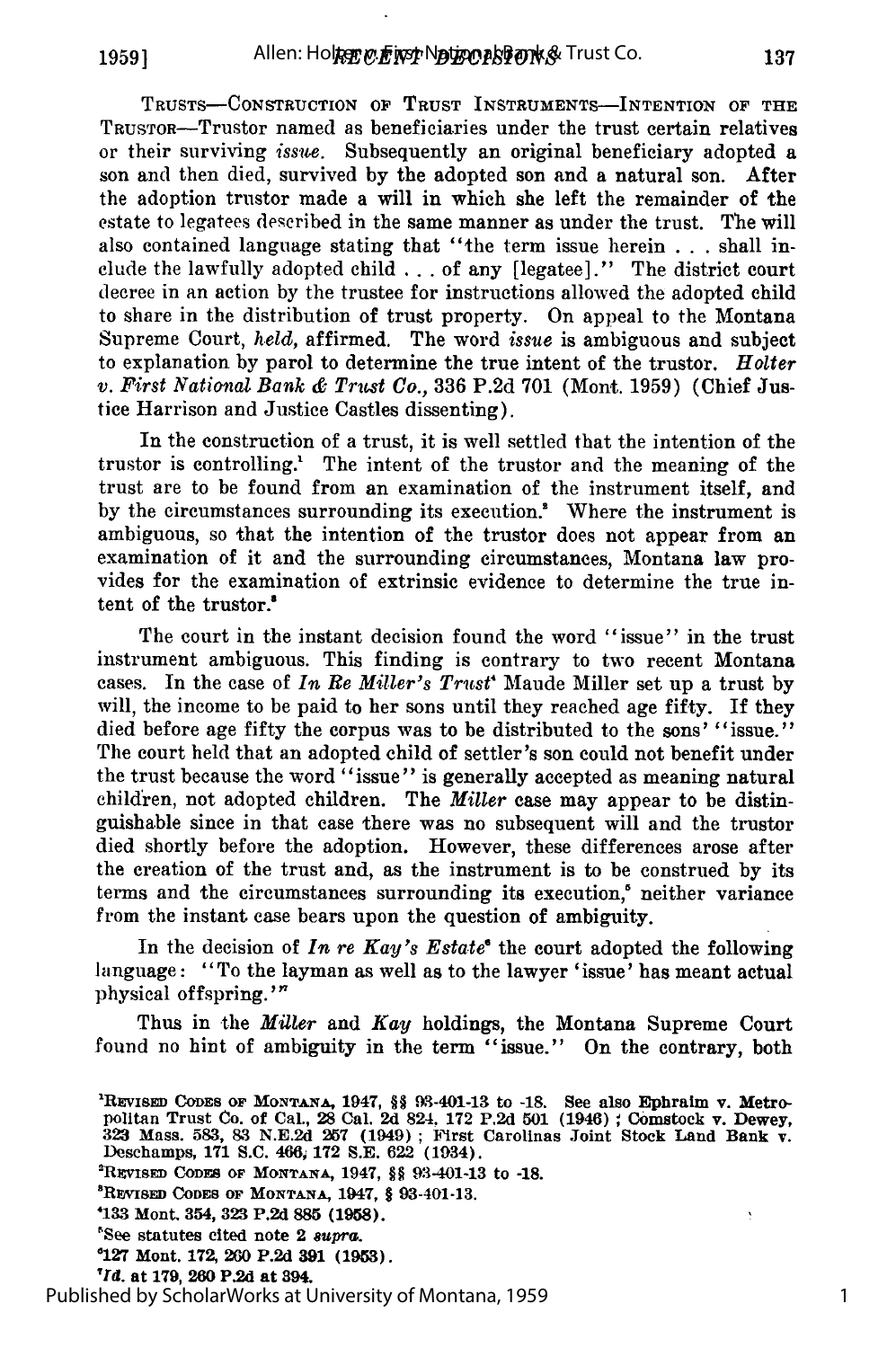cases indicated that the meaning of "issue" was well settled. Faced with these decisions the majority of the court in the instant case stated: "The fact that a good argument could have been made on either side of the question, before these cases were decided, was sufficient to show that the term carried with it an ambiguity.'<sup>8</sup>

138

It is submitted that this theory is without merit. As Mr. Chief Justice Harrison points out in his dissent in the instant case, the *Miller* and *Kay* cases defined "issue" in accord with the vast majority of cases. The opinions did not pretend to create a new interpretation, but merely re-affirmed an old one.<sup>9</sup>

Assuming arguendo that the finding of ambiguity could properly be made in the instant case, extrinsic evidence could then be considered to determine the intent of the trustor." The majority opinion relies on the New York case of *In re Nicol's Trust*<sup>11</sup> to support its use of the trustor's subsequent will to show his intent to benefit the adopted child. The *Nicol* case held that subsequent declarations of the trustor are relevant to show his intention *at the time the trust was created.* The holding is in accord with the general rule that the construction given a trust instrument depends upon the trustor's intent at the time of creation, and not upon any second thoughts after the event.'

It seems stretching things to say that a will drawn twelve years later and after a significant change in circumstances is any reliable indication of the intention of the trustor at the time he created the trust. To be realistic it is almost certain the trustor simply did not contemplate the possibility of adoption. If he had thought of adopted children he would almost certainly have included them. The decision is enforcing what the trustor *would* have intended if he had been thinking of the possibility of adopted children, not what he intended in fact. This may work fairness in an individual case such as this, but abandons the fundamental striving of the law for certainty. In the instant case it would be equally logical, though not as probably true in the usual case, for the court to find that the word "herein" in the will voices a desire of the trustor to limit the adopted child to that which is granted him in the will.

The instant case has created uncertainty in an area where heretofore in Montana uncertainty did not exist. The *Kay* and *Miller* cases are not overruled but their application has been limited by this decision. Hence it is now almost impossible to predict what construction will be given the word "issue" in future cases involving wills and trust instruments. Furthermore, by failing to recognize that subsequent declarations of the trustor may be used only insofar as they realistically indicate his intent at the time of the execution of the trust, the court has significantly departed from established trust doctrines. If some later intent of a trustor may be considered in resolving ambiguities in trust instruments, the door is open to great uncertainty and endless litigation.

aInstant case at **703.** 'Instant case **at 704. " 0See** note **3** 8upra. **113 Misc. 2d 898, 148 N.Y.S.2d** 854 **(1956).** 'Brock v. Hall, **33** Cal. **2d 885, 206 P.2d 360** (1949) **; First** Carolinas **Joint** Stock **Land** Bank v. Deschamps, **171 S.C. 466, 172 S.E. 622** (1934). See also **90 C.J.S.** *Trusts §* 161a **(1955).**